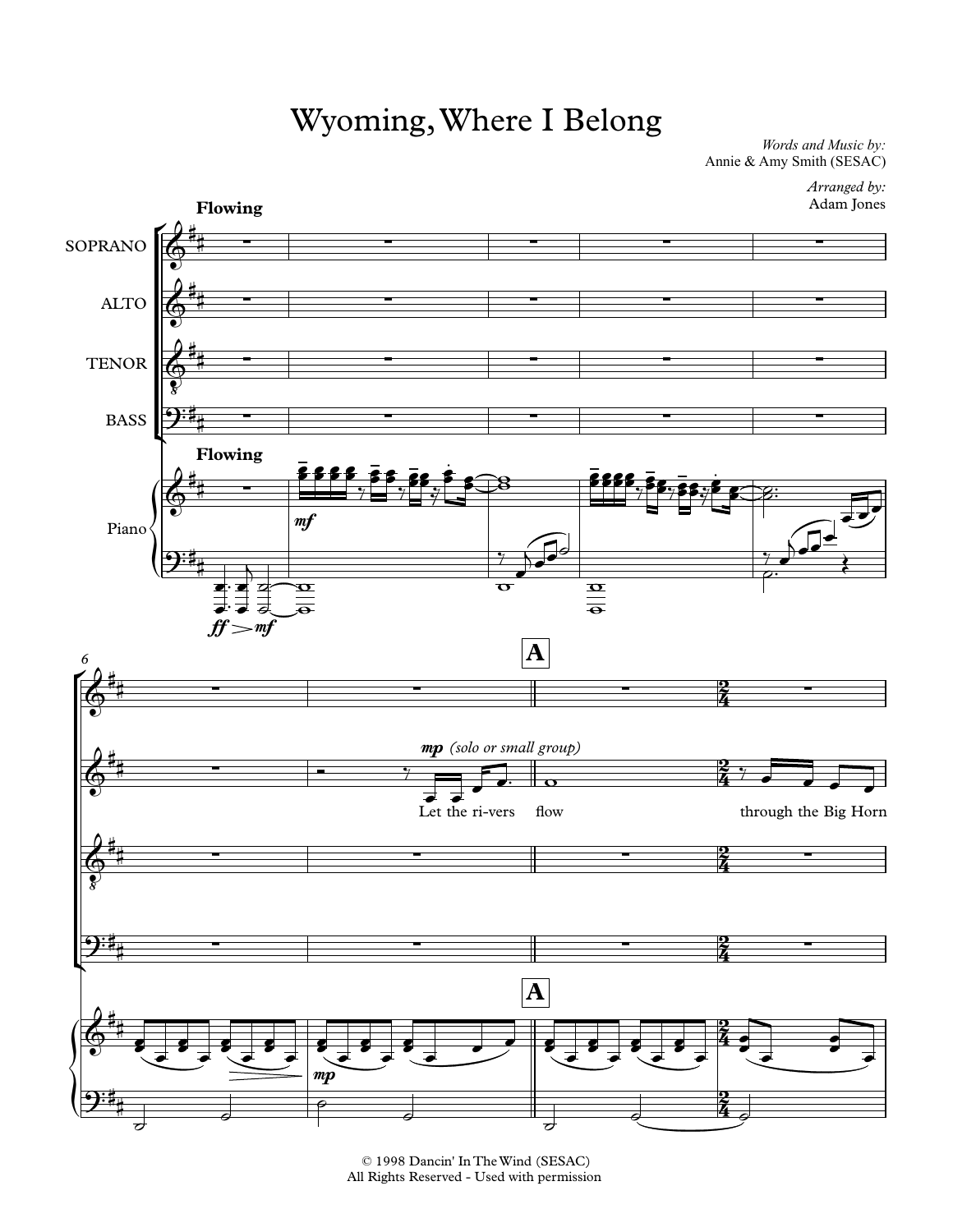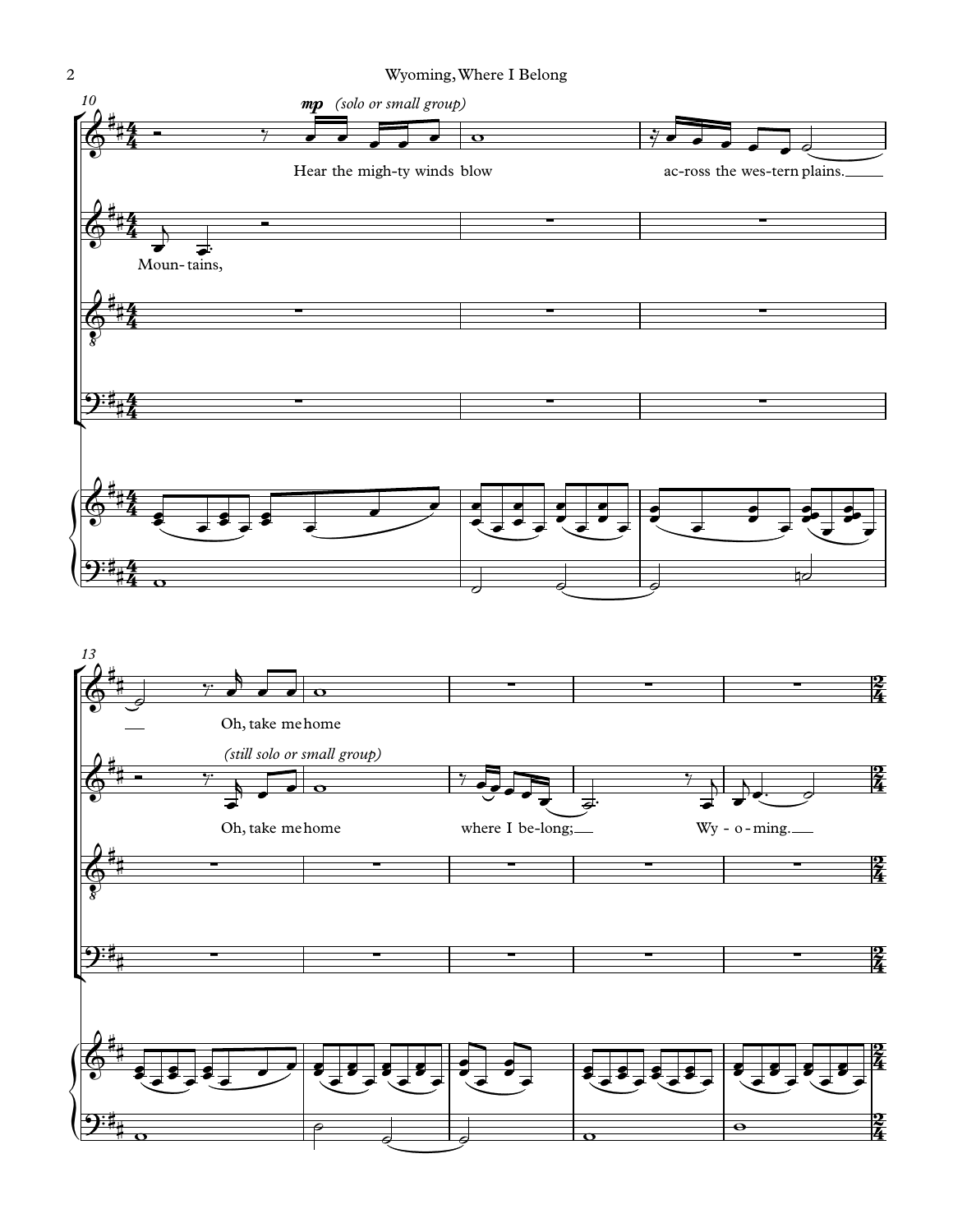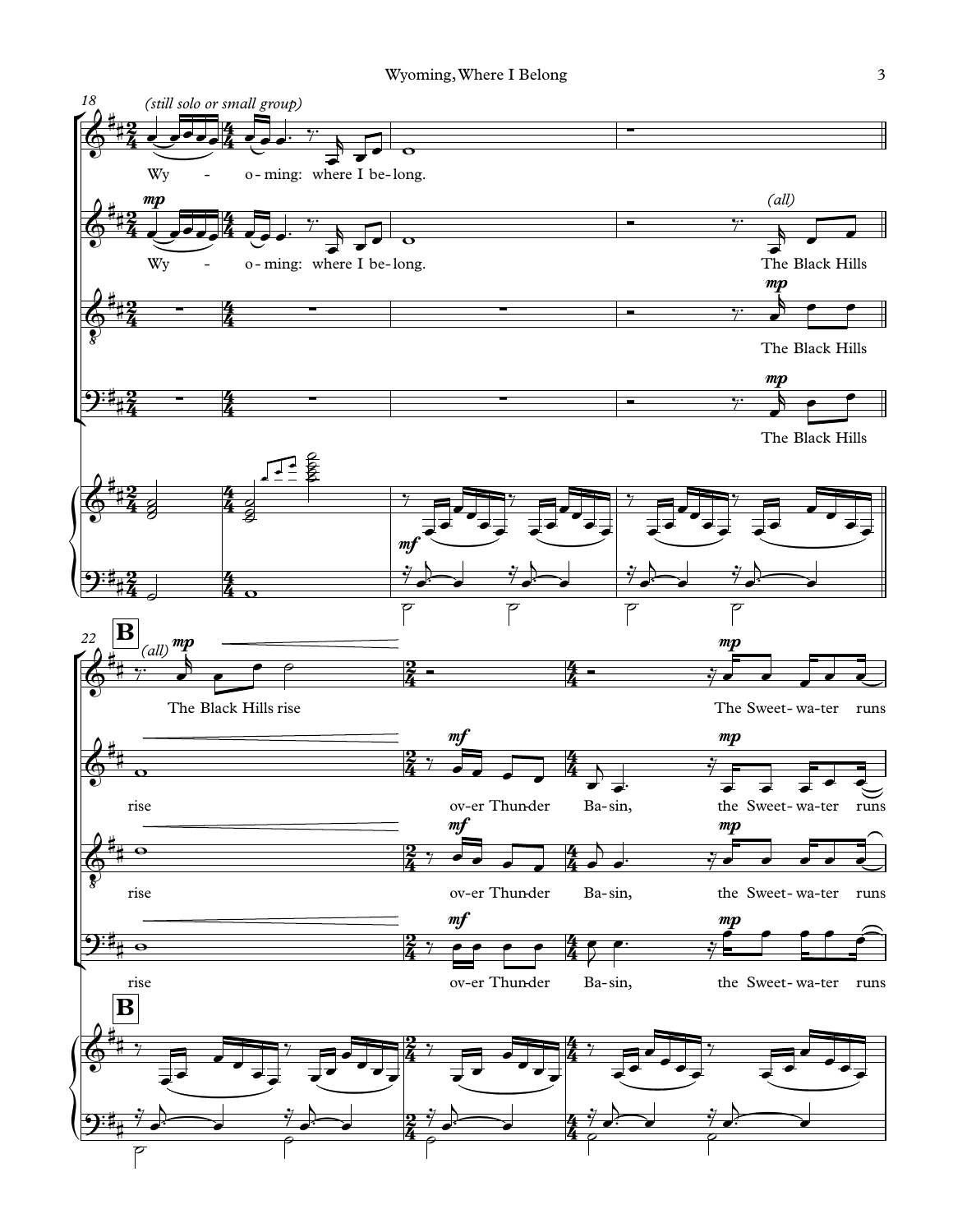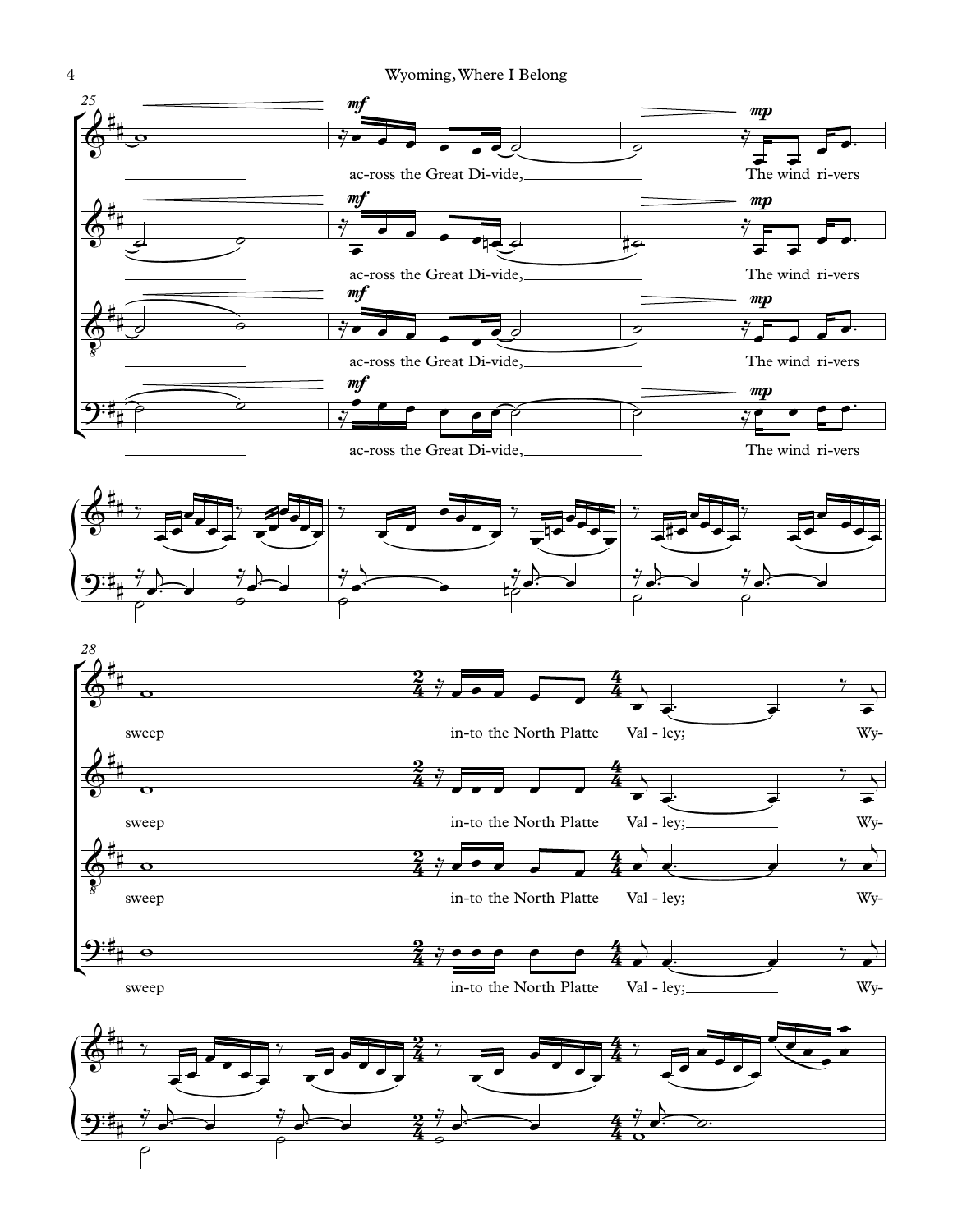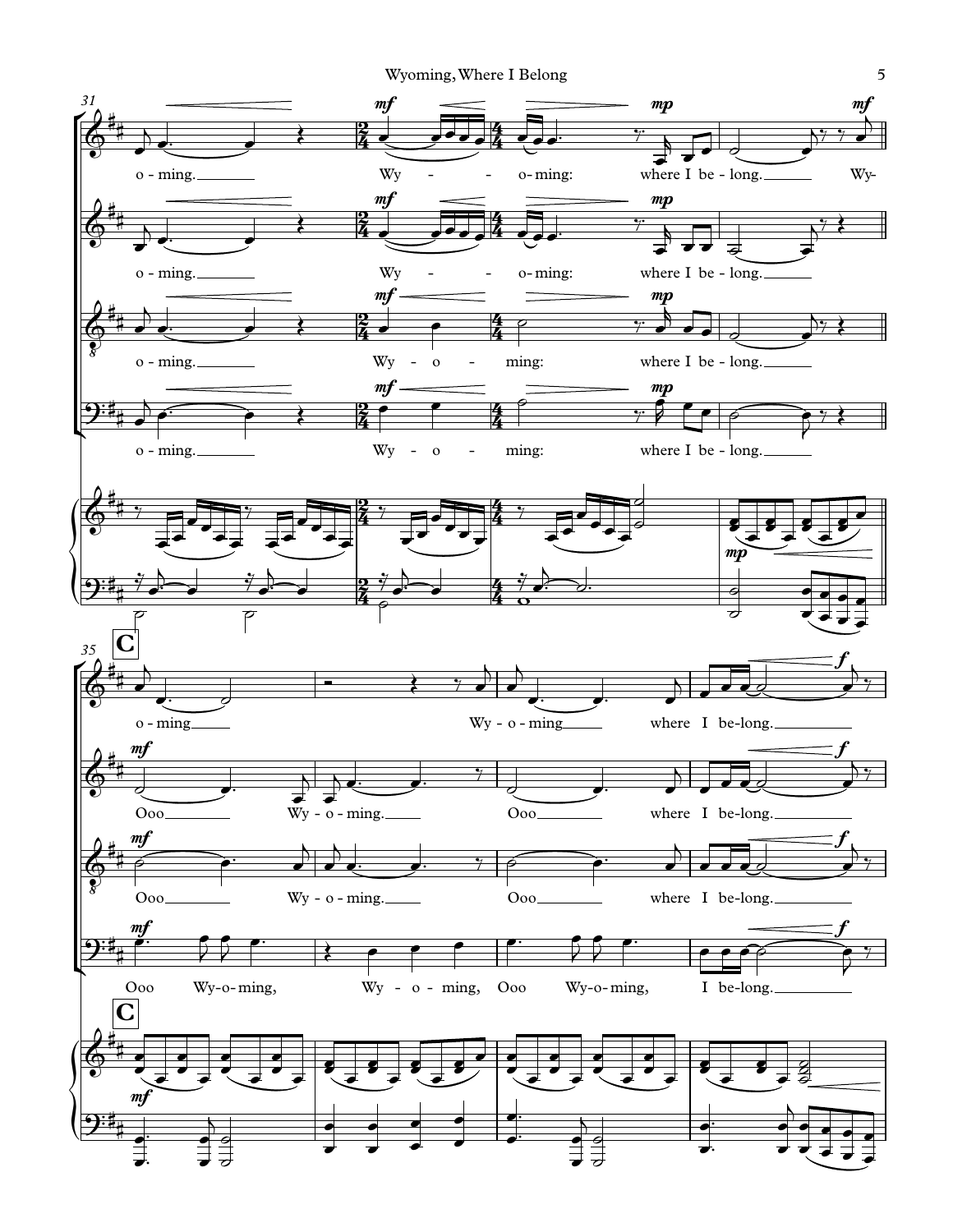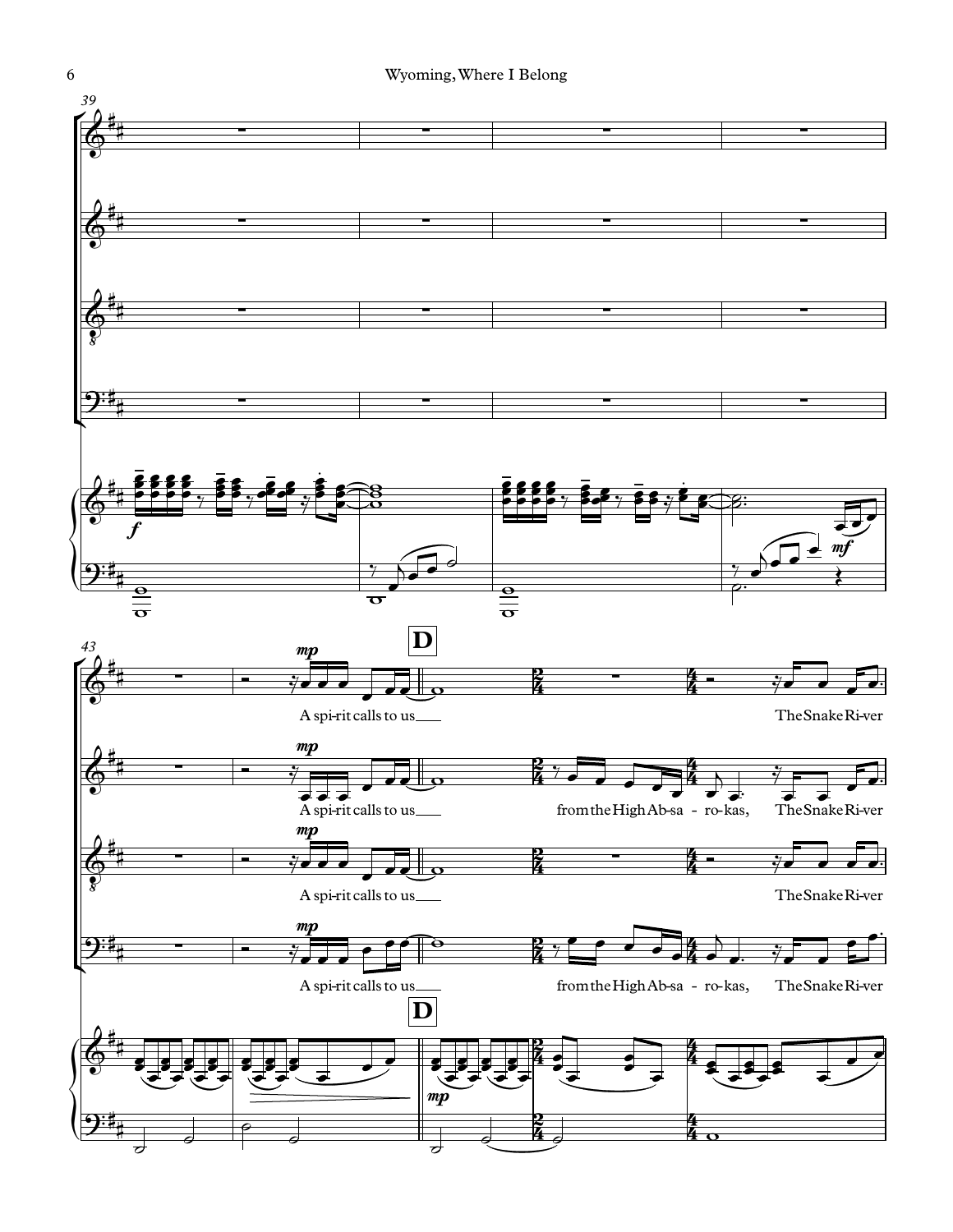Wyoming, Where I Belong 7

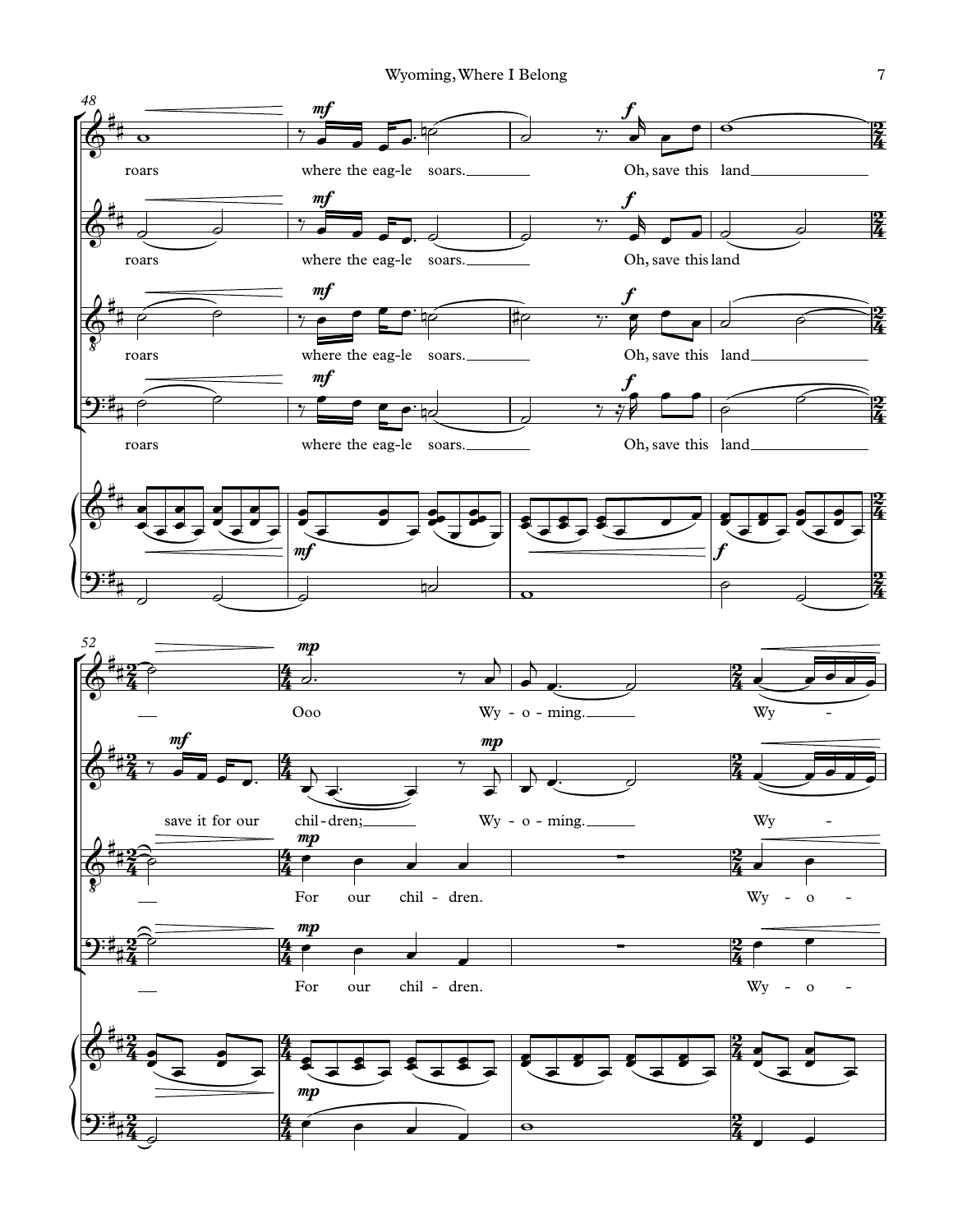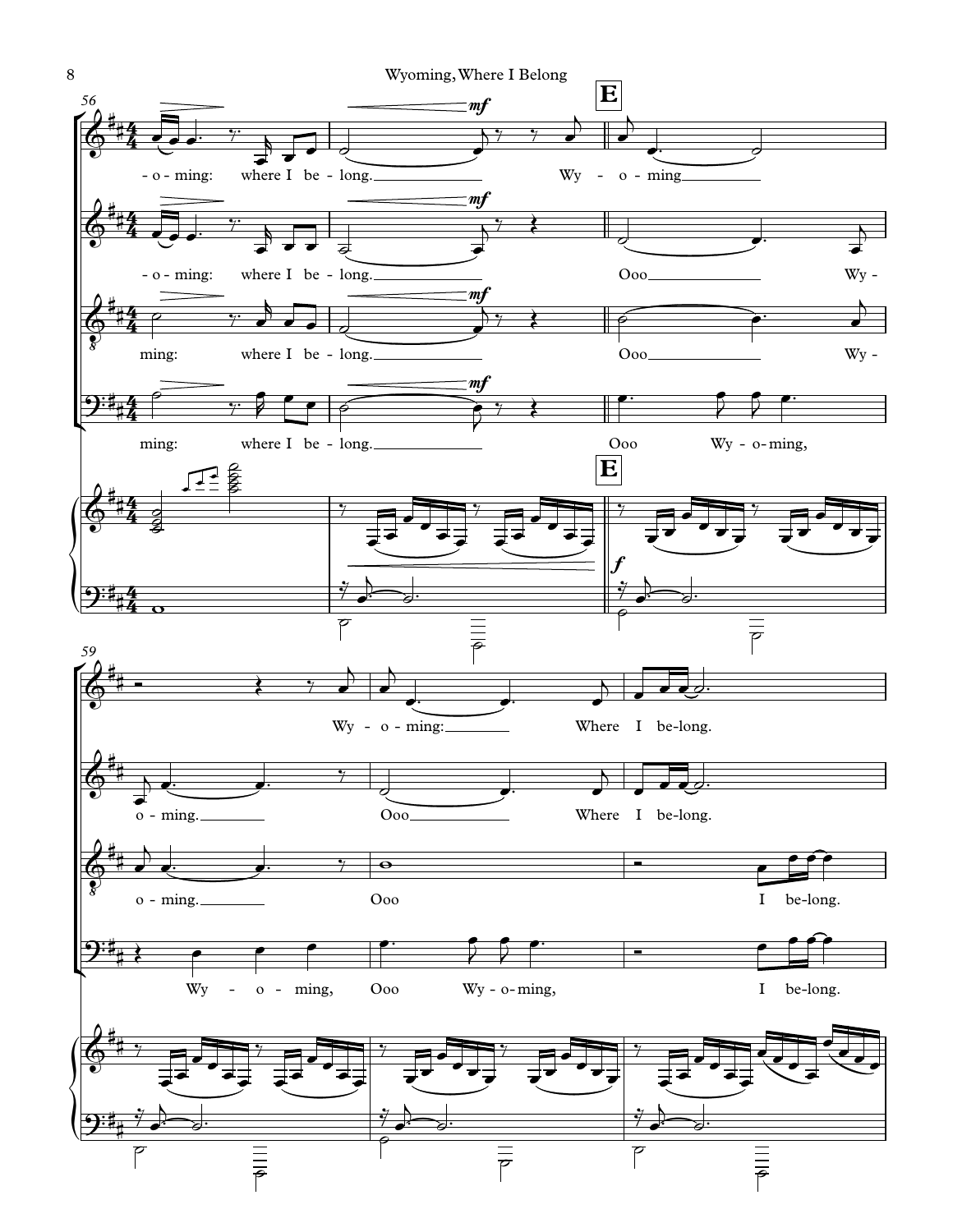